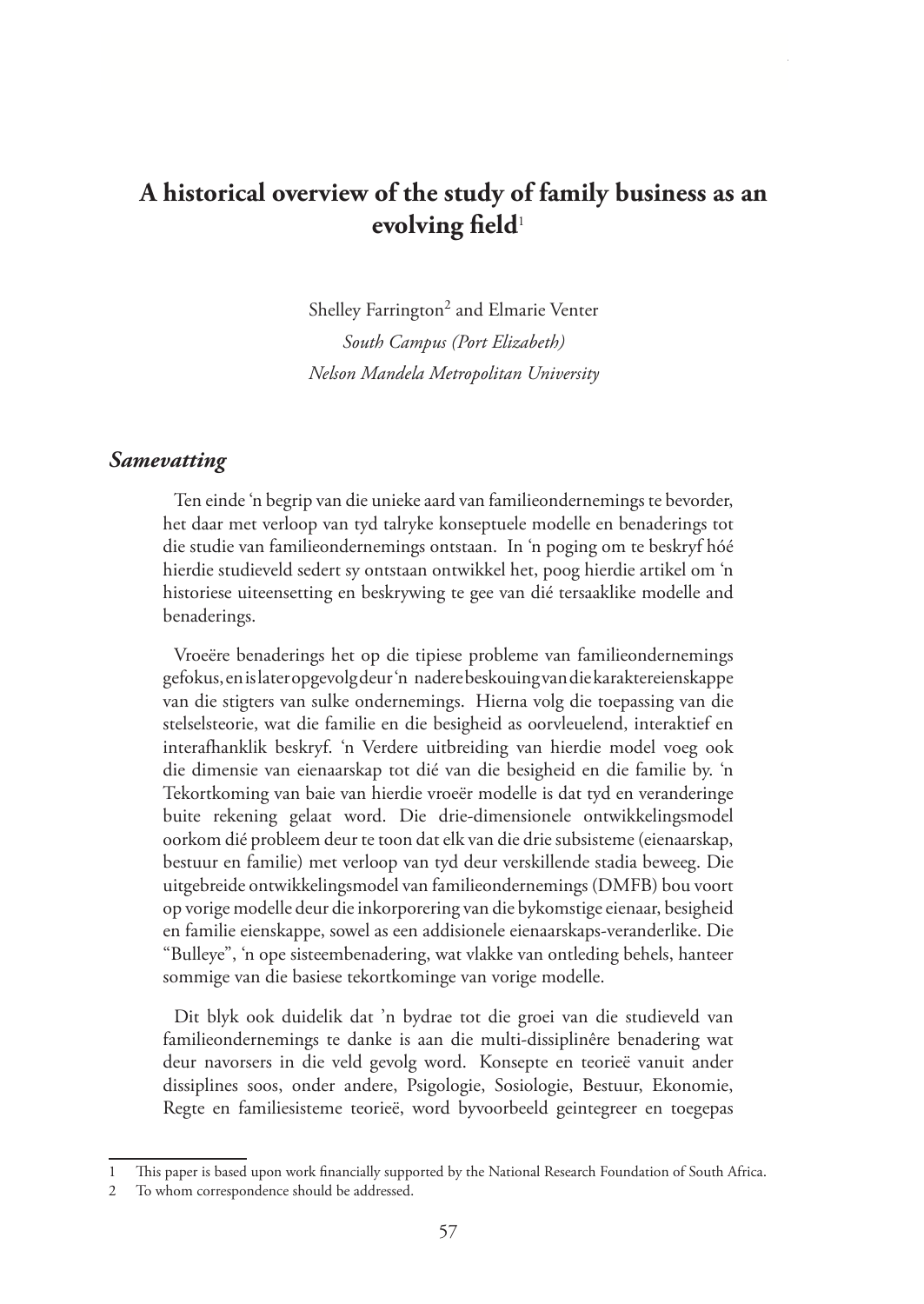om 'n beter begrip te verkry van hoe hierdie unieke tipe ondernemings funksioneer. In aansluiting hierby blyk dit dat as gevolg van die groot aantal familieondernemings wat wêreldwyd bestaan, hul belangrikheid tot nasionale ekonomieë en hul unieke aard, sowel as hul hoë mislukkingskoers, alles faktore is wat bygedra het tot die belangstelling van navorsers van 'n verskeidenheid vakdissiplines, en wat hul inspireer om hierdie tipe ondernemings te bestudeer. As gevolg hiervan was die groei in die studieveld van familiondernemings werklik beduidend.

'n Historiese beskouing van die studieveld van familieondernemings toon dat navorsing steeds gemoeid is met dieselfde kwessies, naamlik dié van opvolging, prestasiemeting en vergoeding, en ook die bestuur van familieondernemings, wat tot dusver die redevoering van die afgelope 20 jaar oorheers het. Die meeste navorsing is steeds gegrond op gevestigde teorieë afkomstig vanuit ander dissiplines. Gevolglik bly 'n soliede teoretiese begronding in gebreke, en is die studieveld ietwat gefragmenteerd ten opsigte van sy fokus en bevindinge. Ondanks die toename in die aantal empiriese studies, wat gekenmerk word deur nougesetheid en groter steekproewe, word die veld nog steeds oorheers deur geykte navorsingsmetodes en ontledingsinstrumente. Dít dra nie by tot 'n diepgaande begrip van die dryfveer van empiriese waarneming nie. Met die ondersoek van die studieveld kan die gevolgtrekking gemaak word dat alhoewel navorsing oor familieondernemings reeds gevorderd is, lei dit nog steeds as 'n bestuursveld aan relatiewe isolasie. Dit sal nog lank neem voordat familieondernemings as 'n onafhanklike studieveld 'n noemenswaardige invloed op die openbare beleide, besluite en verbeterde bestuurspraktyke sal hê, óf selfs vakliteratuur oor familieondernemings verder sou uitbrei.

#### **Keywords:**

Family business; Succession; Systems theories.

### **Introduction**

It is undisputed that family businesses are among the most important contributors to wealth and employment in virtually every country of the world.<sup>3</sup> According to Van der Merwe,<sup>4</sup> family businesses have also, for the

<sup>3</sup> JH Astrachan & MC Shanker, "Family businesses' contribution to the U.S. economy: a closer look", *Family Business Review,* 16(3), 2003, p. 212; A Basu, "Entrepreneurial aspirations among family business owners: an analysis of ethnic business owners in the UK", *International Journal of Entrepreneurial Behaviour and Research*, 10(1/2), 2004, p. 13; SM Farrington, "Sibling Partnerships in South African small and medium-sized family businesses", (Unpublished doctoral thesis, Nelson Mandela Metropolitan University, 2009), p. 64; E Venter & C Boshoff, "The influence of successor-related factors on the succession process in small and medium-sized family business," *Family Business Review*, 18(4), 2005, p. 283.

<sup>4</sup> SP van der Merwe, "Formal planning in family businesses in the Vaal Triangle", (Ph.D. thesis, North-West University, Potchefstroom, 1998), p. 3.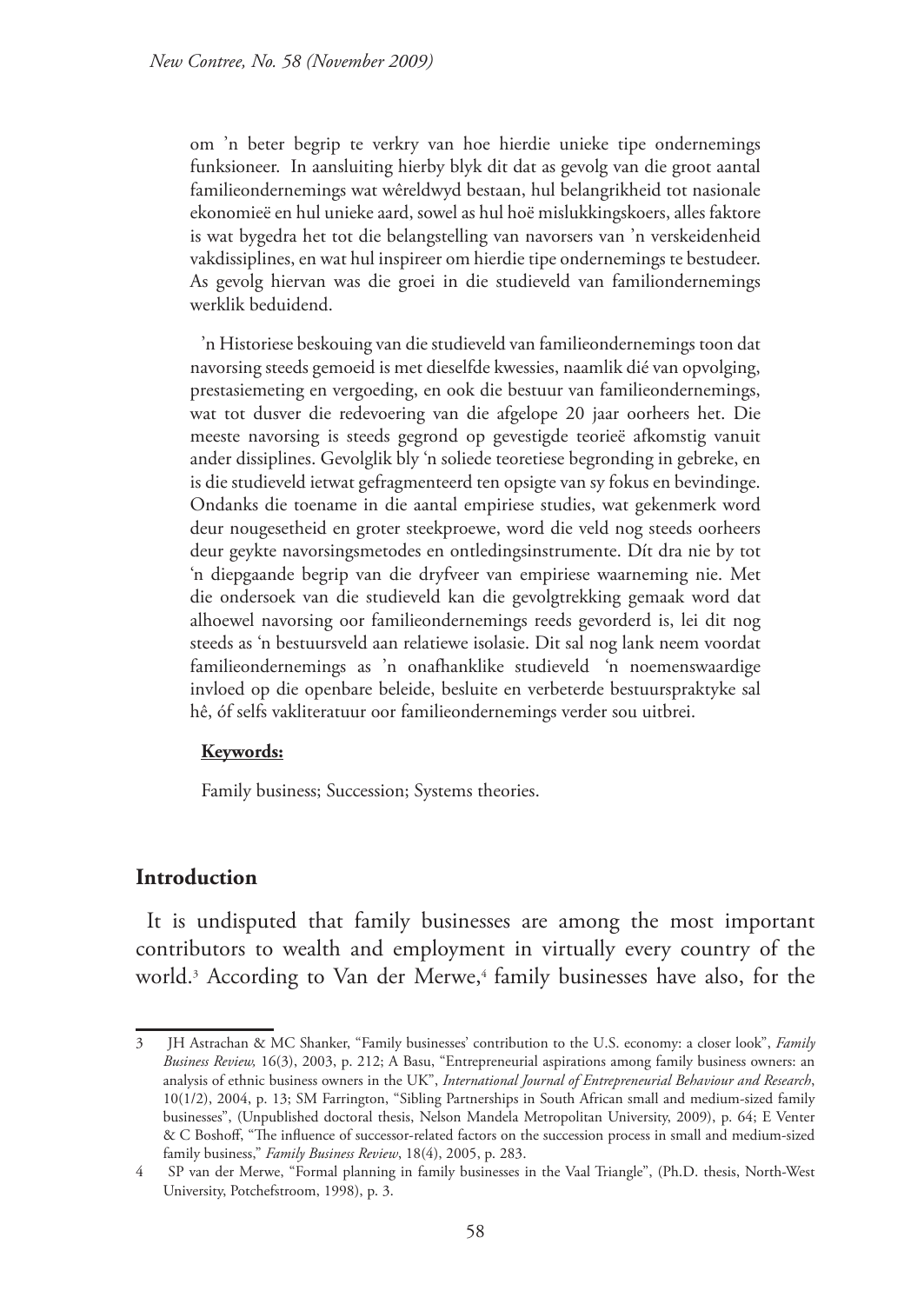last 300 years, been making a positive contribution to the South African economy. Various scholars<sup>5</sup> point out that family businesses are fast becoming the dominant form of business enterprise in both developed and developing economies, and play an important role, both economically and socially, in these economies. According to Venter, Boshoff and Maas<sup>6</sup>, the influence and the number of family businesses can be expected to increase substantially in the near future.

A family business is fundamentally different from other forms of business. The key difference is that the business affairs of a family business are closely and intricately intertwined with the personal financial affairs of the family, and also with power relationships, blood ties, emotional bonds and inheritance issues within that family.7 The intertwining and reciprocal relationships between the family and business systems are recognised as the key feature distinguishing this field of study from others, and which make them complex to study.<sup>8</sup>

Relatively little attention in management research has been devoted to the family business's unique and complex issues.<sup>9</sup> These issues include family conflicts spilling over into the business environment, sibling rivalry, emotional rather than rational decision-making, autocratic paternalistic cultures, nepotism, confusing organisation, rigidity in innovation, succession, and resistance to change. As a distinct field of study, it has existed for only about 30 years in the United States and for a decade or so in Europe.<sup>10</sup> Family business as a field of study has, however, grown from its modest beginnings to a substantial conceptual and theoretical body of knowledge at the start of the  $21^{st}$  century.<sup>11</sup> Contributing towards this growth is the multidisciplinary

<sup>5</sup> SM Farrington, "Sibling Partnerships…" (Unpublished doctoral thesis, Nelson Mandela Metropolitan University, 2009), p. 65; S Piliso, "Blood money", *Sunday Times, Business Times*, 23, (April), 2006; E Venter, "The succession process of small and medium-sized family businesses in South Africa", (Unpublished doctoral thesis, University of Port Elizabeth, 2003), p. 33.

<sup>6</sup> E Venter, C Boshoff & G Maas, "The influence of relational factors on successful succession in family business: a comparative study of owner-managers and successors", *South African Journal of Business Management*, 34(4), 2003, p. 1.

<sup>7</sup> JH Astrachan & BM Astrachan, "Family business: The challenges and opportunities of interprofessional collaboration", E Venter, "The succession…" (Unpublished doctoral thesis, University of Port Elizabeth, 2003); MH Morris, RW Williams, JA Allen & RA Avila, "Correlates of success in family business transitions", *Journal of Business Venturing*, 12, 1997, p. 387.

<sup>8</sup> P Sharma, "An overview of the field of family business studies: Current status and directions for the future", *Family Business Review*, XVII(1), 2004, p. 9, 335.

<sup>9</sup> AB Ibrahim, K Soufani & J Lam, "A study of succession in a family firm", *Family Business Review*, XIV(3), p. 245.

<sup>10</sup> F Neubauer & AG Lank, *The family business – its governance for sustainability* (New York, Routledge, 1998), p. 3.

<sup>11</sup> MC Sonfield & RN Lussier, "First-second and third-generation family firms: A comparison", *Family Business Review*, XVII(3), 2004, p. 189.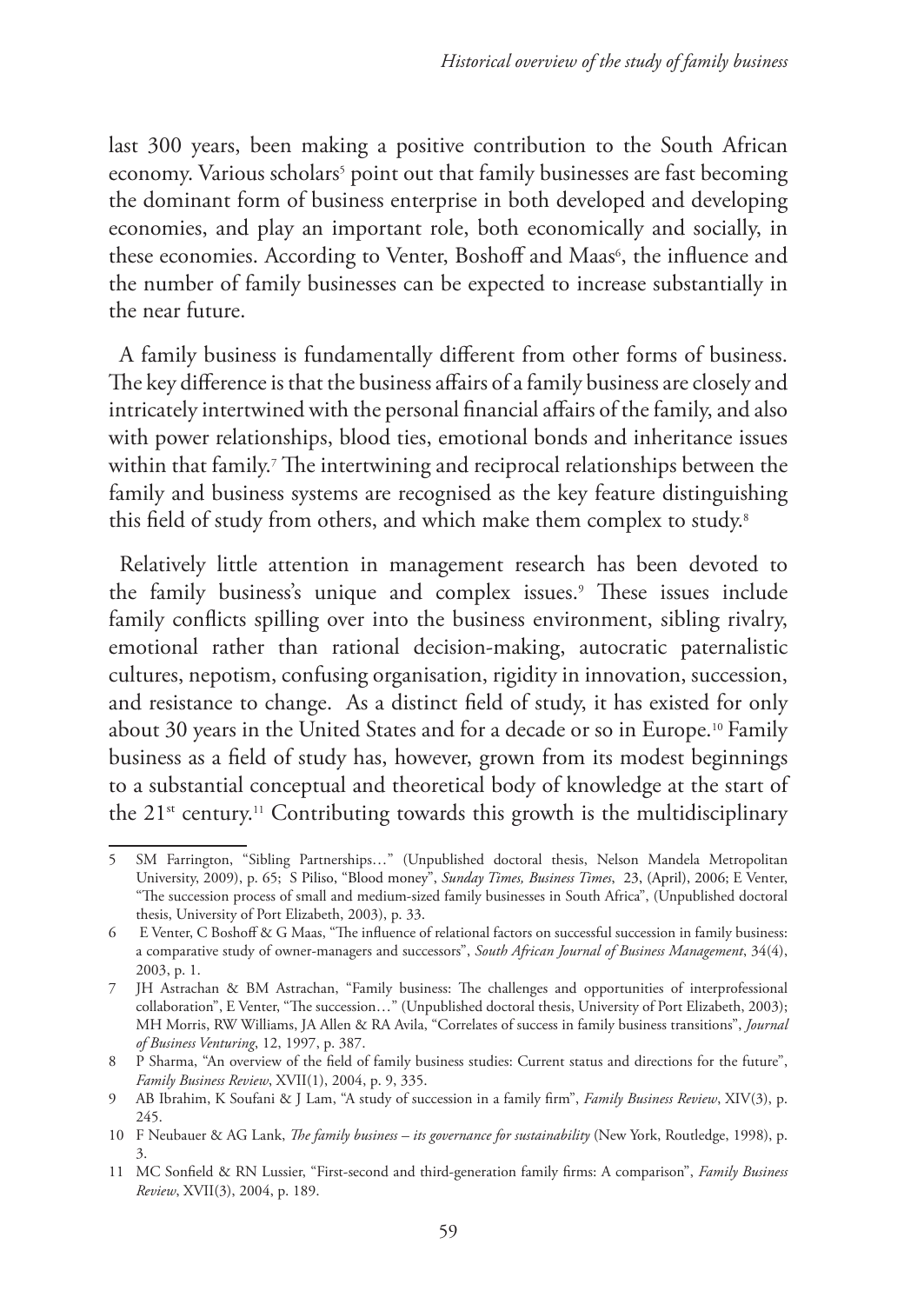approach that has been, and still is, adopted by researchers in the field. Concepts and theories from other disciplines such as Psychology, Sociology, Management, Economics, Law and family systems theories are, for example, integrated and applied to advance the understanding of these unique forms of business. In addition, the large numbers of family businesses that exist worldwide, their importance to national economies, their unique nature, and their high failure rate have intrigued researchers from all disciplines, inspiring them to investigate these unique business forms in greater numbers. Consequently the growth in this field of family business research has been significant.

In order to create a better understanding of this complex form of business organisation, numerous conceptual models and approaches to the study of family businesses have emerged over time. Endeavouring to describe how the field of family business research has evolved since its inception, the aim of this article is to historically outline the field and to review these models and approaches developed to date.

### **Family businesses: An evolving field of study**

Pioneers in the field of family business studies were scholars who initially consulted family business managers on the challenges they faced.12 Until the mid 1980's, the field remained dominated by a few authors who focused mainly on succession issues, and research remained shallow in terms of systematic analysis and theoretical rigour. Building on these earlier efforts, the late 1980's and mid 1990's saw a rapid increase in the number of scholars from various disciplines being attracted to the field of family business research. Overall, the period was characterised by an increase in the number of topics, scholars, and methods used. Rigorous empirical studies also began to emerge, but topics on succession still continued to dominate the field. The period after 1996 has been characterised by a rise in the number of scholars interested in the field of family businesses, and although succession has remained a dominant

<sup>12</sup> WC Handler, "Methodological issues and considerations in studying family businesses", *Family Business Review*, II(3), 1989; MS Wortman, "Theoretical foundations for family-owned business: A conceptual and researchbased paradigm", *Family Business Review*, 7(1), 1994.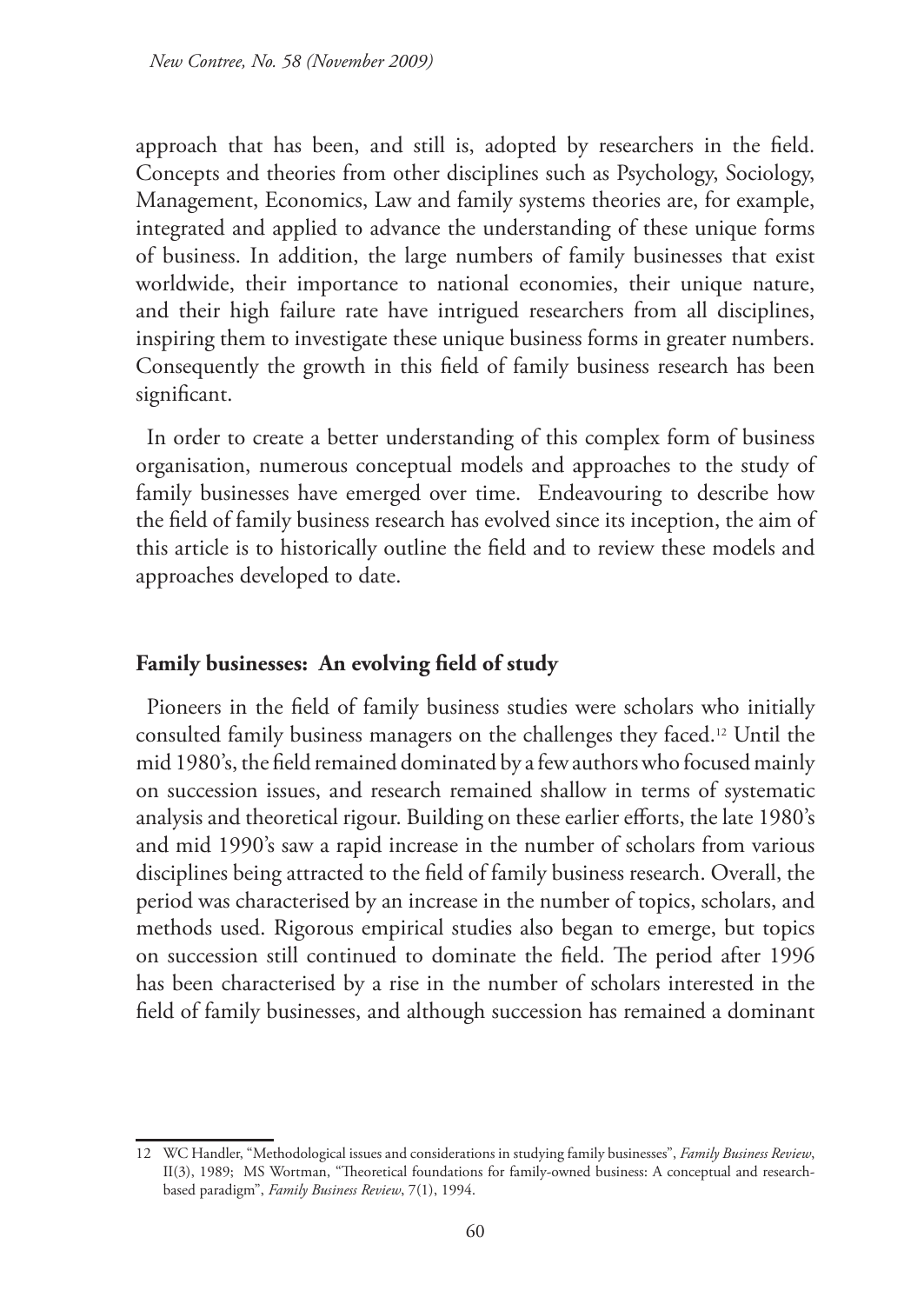theme, a multitude of other topics have received and are receiving scholarly attention<sup>13</sup>

Brockhaus<sup>14</sup> points out that relatively little research has been carried out in South Africa on family-owned businesses. During the past decade, however, research on family businesses in South Africa has gained increasing momentum.<sup>15</sup>

#### **Conceptual models and approaches to the study of family businesses**

To develop an understanding of the complex nature of family businesses, many authors have integrated concepts from family systems theories to theories on organisations used by social psychologists and organisational development consultants.<sup>16</sup> At the same time, family therapists have begun to apply concepts such as enmeshment/disengagement, differentiation, and triangles, to the subgroup of families who have businesses. The contributions from this broad spectrum of scholars and practitioners, such as psychologists, sociologists, economists, lawyers, accountants and historians, have begun to converge into conceptual models of family business.17 The evolution of these conceptual models and the models themselves will be briefly described in the

<sup>13</sup> SA Zahra & P Sharma, "Family business research: A strategic reflection", *Family Business Review*, XVII(4), 2004, p. 334; J Casillas & F Aceda, "Evolution of the intellectual structure of family business literature: A bibliometric study of FBR", *Family Business Review*", XX(2), 2007, p. 151.

<sup>14</sup> RH Brockhaus, Sr, "Family business in Southern-Africa: An old new frontier" (Paper presented at the 9th Annual Conference of the International Council for Small Business in Southern Africa, Nelspruit, South Africa, May 1996) p. 3.

<sup>15</sup> See for example: CM Adendorff, "The development of a cultural family business model of good governance for Greek family businesses in South Africa" (Ph.D, Rhodes University, 2004); C Adendorff, C Boshoff & P Court, "The impact of planning on good governance practices in South African Greek family businesses", *Management Dynamics*, 14(4), 2005; M Cullen, "The development of a model to promote sustainable strategic entrepreneurial behaviour of family estate wine businesses in the South African wine industry", (Ph.D, Nelson Mandela Metropolitan University, 2007); SM Farrington, "Sibling partnerships…", (Ph.D, Nelson Mandela Metropolitan University, 2009); SP van der Merwe, "Formal planning …", (Ph.D. thesis, North-West University, Potchefstroom, 1998); SP van der Merwe, "Evaluation of the factors that ensure long-term sustainability of family farms", *South African Journal of Agricultural Extension*, 36, 2007; SP Van der Merwe & S Ellis, "An exploratory study of some of the determinants of harmonious family relationships in small and medium-sized family businesses", *Management Dynamics*, 16 (4), 2007; E Venter, "The succession…" (Ph.D, University of Port Elizabeth, 2003); E Venter & C Boshoff, "The influence of family-related factors in the succession process in small and medium-sized family businesses", *South African Journal of Management and Economic Sciences*, 9(1), 2006; WP Venter, "The role of familiness in the success and failure of family-business groups" (Ph.D, University of Johannesburg, 2007).

<sup>16</sup> MF Whiteside & FH Brown, "Drawbacks for a dual systems approach to family firms: Can we expand our thinking?", *Family Business Review*, IV(4), 1991, p. 383.

<sup>17</sup> KE Gersick, JA Davis, MM McCollom Hampton & I Lansberg, *Generation to generation – life cycles of the family business* (Boston, Harvard Business School Press, 1997), p. 4.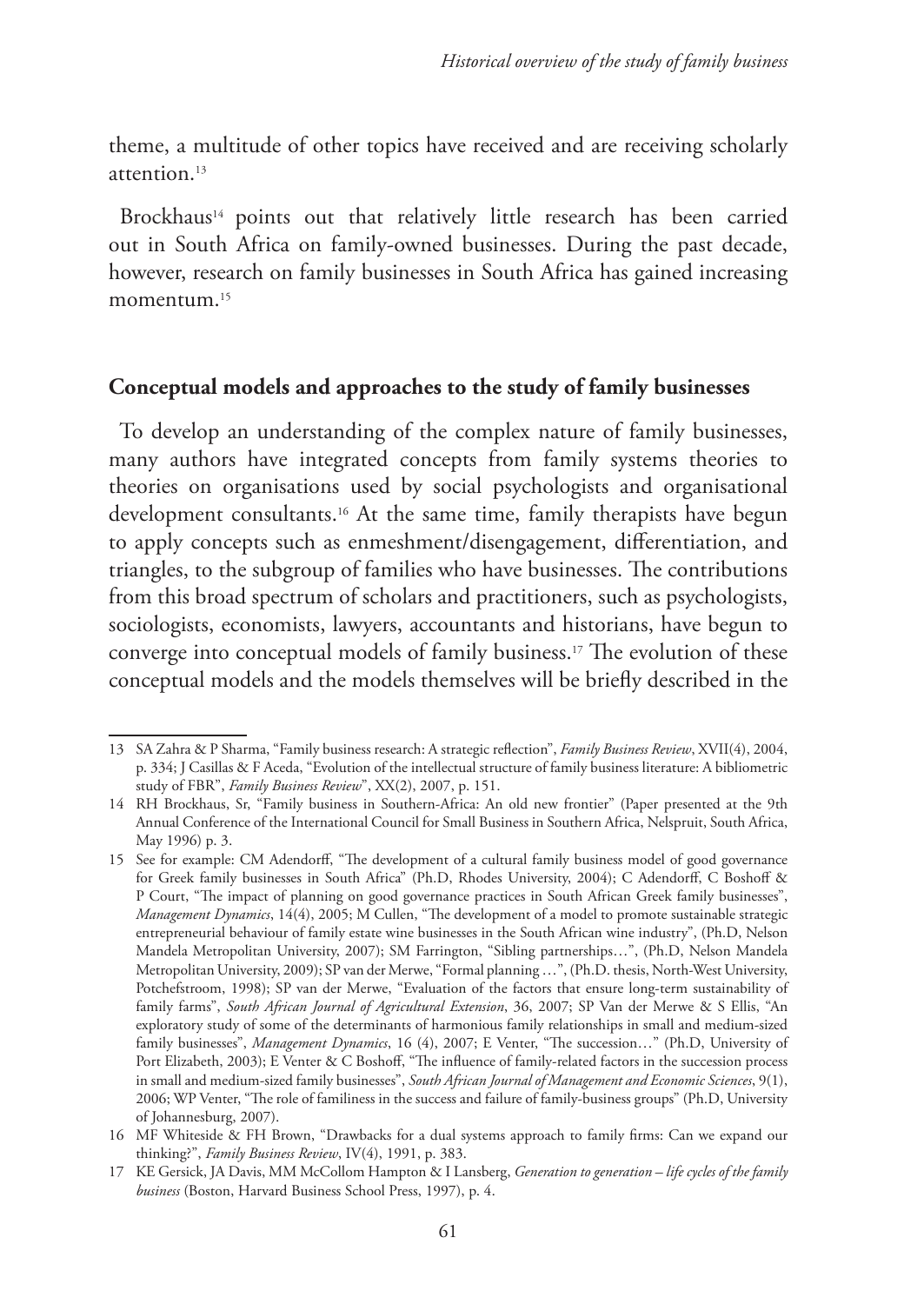paragraphs that follow.

### *Earlier approaches to the study of family businesses*

Scholarly work in the field of family business research began with consultants' case descriptions of family firms.18 These pioneers in the field were close to the challenges faced by family business managers, as they devoted their energies to consulting to these firms.<sup>19</sup> The study of family business systems was launched with the publication of various articles in the 1960's and 1970's,<sup>20</sup> focusing mainly on general problems that appeared to hamper the success of family businesses, such as nepotism, generational and successor rivalry, and unprofessional management. Early theorists approached the enigmas of family businesses in the belief that the problems observed resulted from the infringement of emotional family factors that had the potential to corrupt the business. These initial assumptions were largely responsible for the negative connotations associated with family businesses, which have persisted to this day.21 The attention then shifted to the founders of family businesses. Much of the available literature relates directly or indirectly to these individuals. Many studies focused on the personality of the founders, and more generally, on the personality of entrepreneurs, which most founders are considered to be.22

## *Life-cycle approach to the study of family businesses*

One of the first approaches adopted to enhance the understanding of the nature of a family business is the *life cycle* or *phase* approach. Theoretically, businesses are thought to evolve through some type of life cycle. In terms of the life-cycle approach, family businesses can prepare themselves for the personal and organisational developmental tasks they will face in the future

<sup>18</sup> KE Gersick, JA Davis, MM McCollom Hampton & I Lansberg, *Generation to generation*…, p. 4.

<sup>19</sup> SA Zahra & P Sharma, "Family business research …", *Family Business Review*, XVII(4), 2004, p. 333;

<sup>20</sup> LB Barnes & SA Hershon, "Transferring power in the family business", KE Gersick, JA Davis, MM McCollom Hampton & I Lansberg, *Generation to generation*…, 1997; RG Donnelley, "The family business", KE Gersick, JA Davis, MM McCollom Hampton & I Lansberg, *Generation to generation*…, 1997; H Levinson, "Conflicts that plague family businesses", *Harvard Business Review,* (March-April), 1971.

<sup>21</sup> TM Dickinson, "Critical success factors for succession planning in family businesses", (MA, University of the Witwatersrand, 2000); KE Gersick, JA Davis, MM McCollom Hampton & I Lansberg, *Generation to generation*…, p. 4; SA Hume, "An assessment of the risk of family business failure" (Ph.D, Antioch University, 1999), p. 16.

<sup>22</sup> SA Hume, "An assessment…", (Ph.D, Antioch University, 1999), p.16; E Venter, "The succession…", (Ph.D, University of Port Elizabeth, 2003), p. 41.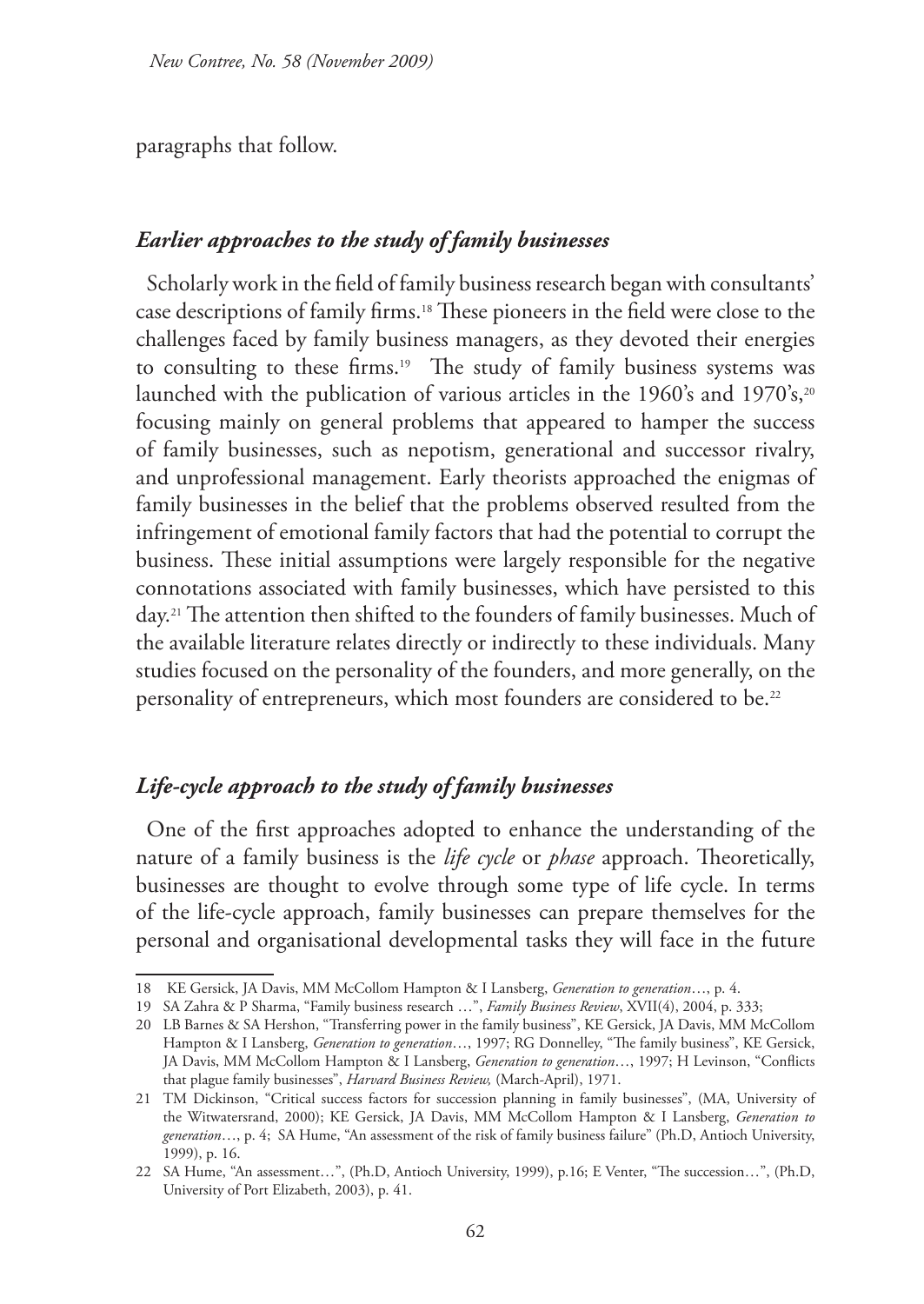by considering people, families and businesses as dynamic entities undergoing cyclical processes of birth, growth, and decline.23

Various typologies have been used to describe the different stages of an organisation or business's life cycle.24Amongst others, Goldberg, Handelsman, Leach, and Neubauer and Lank have discussed various business developmental models in the context of understanding the family business.<sup>25</sup> These models include those proposed by Hershon, McGivern, Ward, and Benson, Crego and Drucker.<sup>26</sup> Neubauer and Lank<sup>27</sup> maintain that the challenge is to find ways of clearly describing the complex evolutionary patterns of human organisations in general and family businesses in particular, because the governance of a family business should be guided by its position in the evolutionary life cycle. The life-cycle models were developed in literature from individual physiology, organisational theory and family business theory.

### *Family businesses as dual systems*

The next approach to understanding the nature of family businesses is the application of the systems theory and theories of organisation to the field of family businesses. This approach has resulted in a useful framework for studying the relationship between the family and the business, by presenting the family and the business as overlapping, interacting and interdependent

<sup>23</sup> B Dunn, "The family factor: The impact of family relationship dynamics on business-owning families during transitions", *Family Business Review*, XII(1), 1999, p. 41.

<sup>24</sup> I Adizes, "Organizational passages – diagnosing and treating lifecycle problems of organizations", *Organizational Dynamics*, (Summer), 1979, p. 8; NC Churchill & VL Lewis, "The five stages of small business growth", *Harvard Business Review*, (May/June), 1983; LE Greiner, "Evolution and revolution as organisations grow", *Harvard Business Review*, (July/August), 1972, p. 39.

<sup>25</sup> SD Goldberg, "Factors which impact effective succession in small family-owned businesses: An empirical investigation" (Ph.D, University of Massachusetts, 1991), p. 39. KG Handelsman, "An exploratory study: The management of family-owned businesses" (MA report, University of Cape Town, 1986), p. 16; P Leach, *The Stoy Hayward guide to the family business*, 2nd Edition, (London, Kogan Page, 1994), p. 86; F Neubauer & AG Lank, *The family business* …, p. 26.

<sup>26</sup> SA Hershon, "The problem of management succession in family businesses", in F Neubauer & AG Lank, *The family business* …, 1998; C McGivern, "The dynamics of management succession", *Management Decision*, 16(1), 1978; C McGivern, "The dynamics of management succession: A model of chief executive succession in the small family firm", *Family Business Review*, II(4),1989; B Benson, ET Crego & RH Drucker, *Your family business – a success guide for growth and survival*, (Homewood, Dow Jones-Irwin, 1990); JL Ward, *Keeping the family business healthy: How to plan for continuing growth, profitability and family leadership*, (San Francisco, 1987).

<sup>27</sup> F Neubauer & AG Lank, *The family business* …, p. 26.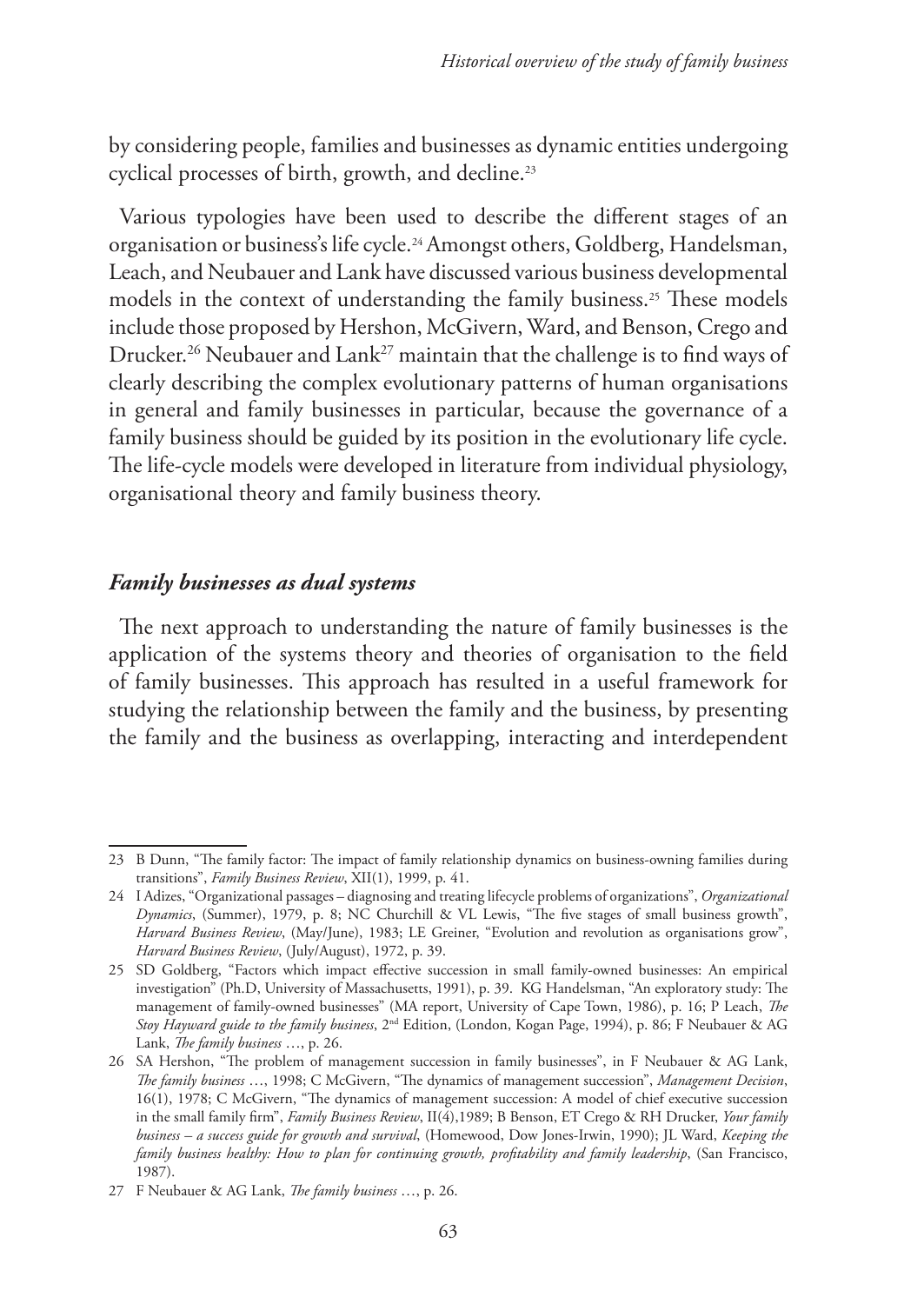systems, and also for analysing both the family and the business as systems.<sup>28</sup> This framework which is referred to as the *dual systems approach* or the *twosystem concept*, <sup>29</sup> was developed by Tagiuri and Davis at Harvard University in the early 1980's.30 This approach is shaped by the general systems theory and is sometimes also referred to as the "family business systems theory". The underlying belief is that the interconnectedness of related subsystems is critical to an understanding of how the overall system functions.<sup>31</sup>

In terms of the dual systems approach, the business and the family systems are separate entities, each with its own norms, goals, membership rules, value structures, and organisational structures.<sup>32</sup> The family system, for example, is emotion-based; its members are bound together by deep emotional ties that can be both positive and negative. The family system also tends to be inwardlooking, placing high values on long-term loyalty, care, and the nurturing of family members. It is a conservative system, operating to minimise change and to keep the equilibrium of the family intact.<sup>33</sup> The business system, on the other hand, is more task-orientated and outward-looking, and places a high premium on the reward of performance, as well as and embracing change.

In the non-family business, these two basically incompatible systems operate independently, but in the family business they not only overlap, but are actually interdependent.<sup>34</sup> Although the institutional overlap between the family and business systems does have the potential to contribute positively to organisational success, this key interface often damages both entities.<sup>35</sup>

<sup>28</sup> PS Davis & D Stern, "Adaptation, survival, and growth of the family business: An integrated systems perspective", *Family Business Review*, I(1), 1988, p.71; JA Davis & R Tagiuri, "Bivalent attributes…", CE Aronoff & JL *Ward, Family business sourcebook*, (Detroit, Omnigraphics, 1991); SD Friedman, "Sibling relationships and intergenerational succession in family firms", Family Business Review, IV(1), 1991, p. 11.

<sup>29</sup> MF Whiteside & FH Brown, "Drawbacks for …", p. 383; KE Gersick, JA Davis, MM McCollom Hampton & I Lansberg, *Generation to generation*…, p. 5.

<sup>30</sup> TM Dickinson, "Critical success factors…", (MA dissertation, University of the Witwatersrand, 2000);

<sup>31</sup> WC Handler, "Managing the family firm succession process: The next-generation family member's experience" (Ph.D, Boston University, 1989), p. 4; WC Handler & KE Kram, "Succession in family firms: The problem of resistance", *Family Business Review*, I(4), 1988, p. 367.

<sup>32</sup> KE Gersick, JA Davis, MM McCollom Hampton & I Lansberg, *Generation to generation*…, p. 5.

<sup>33</sup> P Leach & T Bogod, *BDO Stoy Hayward guide to the family business*, 3rd Edition, (London, Kogan Page, 1999).

<sup>34</sup> P Leach, *The Stoy Hayward guide to the family business*, 2nd Edition, (London, Kogan Page, 1994), p. 25.

<sup>35</sup> JH Astrachan & TA Kolenko, "A neglected factor explaining family business success: Human resource practices", *Family Business Review*, VII(3), 1994, p. 252; MFR Kets de Vries, "The dynamics of family controlled firms: The good news and the bad news", *Organisational Dynamics*, 21(Winter), 1993, p. 63.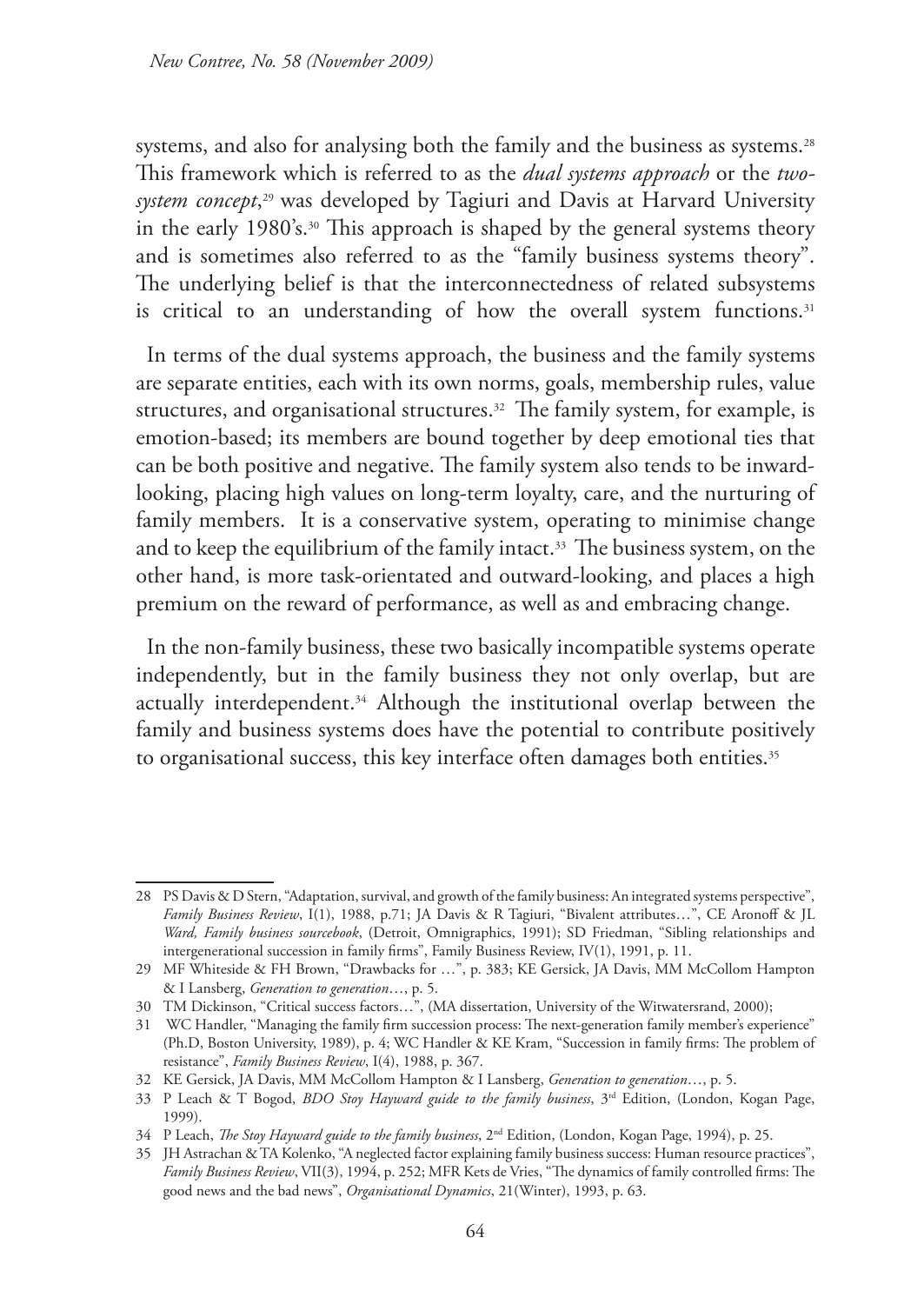## *The Three-circle model of family business*

In the early 1980's, Tagiuri and Davis elaborated on the two-systems approach. They made a critical distinction between the ownership and management subsystems within the business circle: some individuals are owners, but are not involved in the operation of the business, while others are managers, but do not control shares. From this, the *three-circle model* emerged. This model describes the family business system as three independent but overlapping subsystems: *business, ownership* and *family*. For the past decade and a half, the three-circle model (see Figure 1) of family business has been the primary conceptual model of family business.<sup>36</sup>

The three-circle model views family business as a complex system comprising three overlapping subsystems, namely business, ownership and family. The health of a family business relies on parallel developmental processes occurring in all three subsystems. When a legal arrangement, for example a trust, freezes development in the ownership system, the family business as a whole may  $\sin$ ffer.<sup>37</sup>



**Figure 1: Three-circle model of family business**

<sup>36</sup> KE Gersick, JA Davis, MM McCollom Hampton & I Lansberg, *Generation to generation*…, pp. 5, 6, 287; R Tagiuri & JA Davis, "On the goals of successful family companies", *Family Business Review*, V(1), 1992, p. 49; P Westhead, M Cowling & C Howorth, "The development of family companies: Management and ownership imperatives", *Family Business Review*, XIV(4), 2001, p. 380.

<sup>37</sup> M McCollom, "The ownership trust and succession paralysis in the family business", *Family Business Review*, V(2), 1992, p. 146.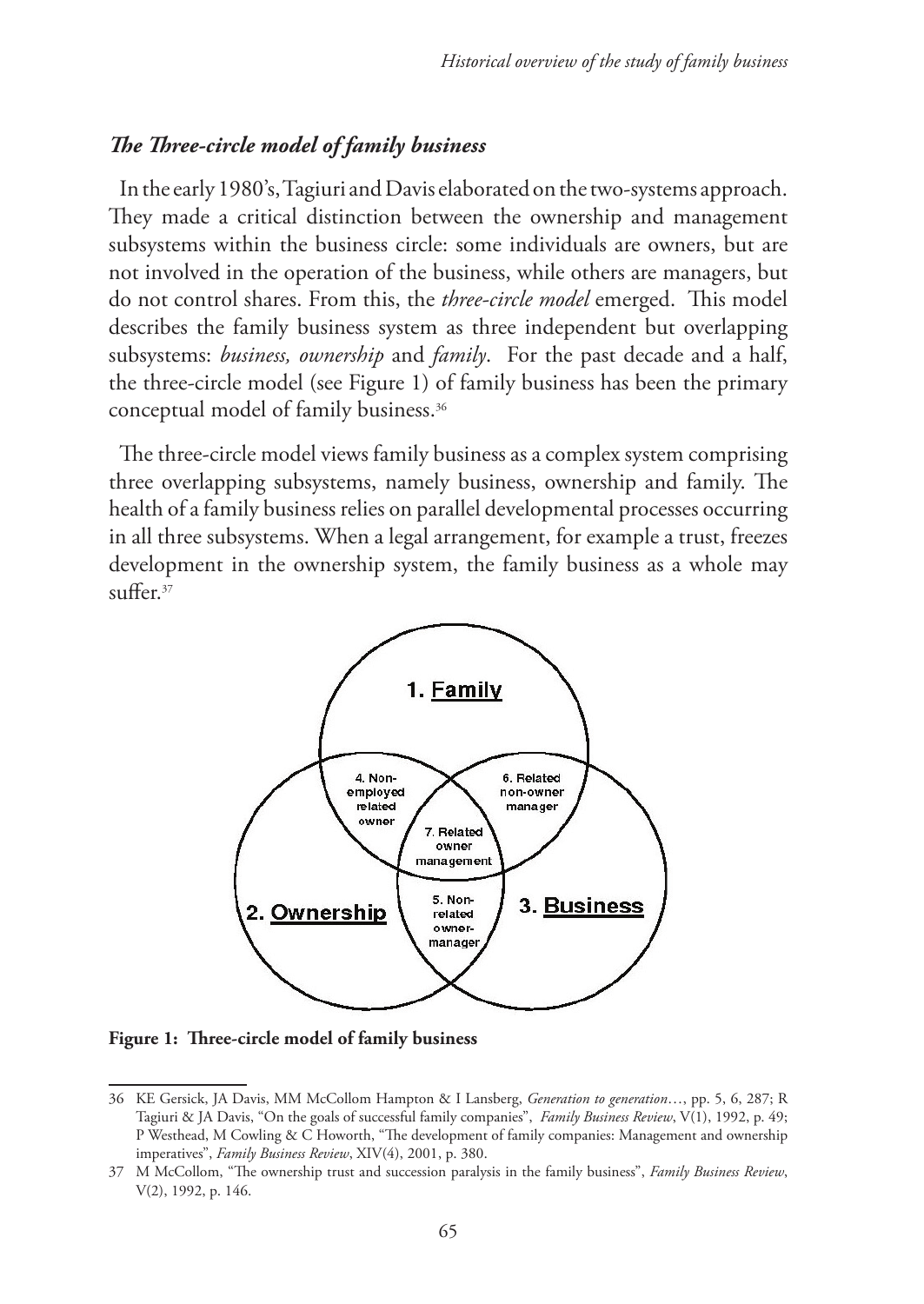The three-circle model illustrates the various positions that could be taken up by different family and non-family members in the family business. The complexity of managing the differing norms, values and expectations from the various positions in the three circles typifies the challenges facing the family business.

Another useful and complementary way to examine the family business system is to define it as an ideological triangle. As Johannisson and, Johannisson and Huse report,<sup>38</sup> very often a family business is ideologically a combination of entrepreneurialism, managerialism and paternalism. Koiranen offers a cultural approach in describing how a family business system works as an ideological arena, by developing a  $C<sup>3</sup>$ -model to complement the well-known three-circle model of Tagiuri and Davis.<sup>39</sup> According to Koiranen, the family business seems to be an arena of contesting and contrasting ideologies. By adopting the structure of a three-circle model to this ideological dimensionality, it is possible to illustrate the interactive battleground of the key cultural forces. The joint field in the middle is often the arena for clashing ideologies, but when understood and managed properly, can lead to a  $C<sup>3</sup>$ -type situation where a family business system can have the right balance between the cultures of *Caring* (paternalism); *Controlling* (managerialism); and *Creating* (entrepreneurialism).40

The three-circle and C<sup>3</sup> models discussed above are important frameworks for understanding complex behaviour in family businesses, as they clarify the motivations and perceptions of individuals at various locations in the overall system. According to Gersick et al.,<sup>41</sup> however, the dimension of time is needed to make these frameworks more relevant to the reality of family and business organisation.

# *The three-dimensional development model of family businesses*

According to Gersick et al., the business, ownership and family circles can

<sup>38</sup> B Johannisson, "Ideological tensions in the medium-sized family business: Obstacles or leverage for growth", in M Koiranen, "Understanding the contesting…", *Family Business Review*, XVI(4), 2003; B Johannisson & M Huse, "Recruiting outside board members in the small family business: An ideological challenge", M Koiranen, "Understanding the contesting…", *Family Business Review*, XVI(4), 2003.

<sup>39</sup> M Koiranen, "Understanding the contesting ideologies of family business: Challenge for leadership and professional services", *Family Business Review*, XVI(4), 2003, p. 241.

<sup>40</sup> M Koiranen, "Understanding the contesting…", *Family Business Review*, XVI(4), 2003, pp. 246-247.

<sup>41</sup> KE Gersick, JA Davis, MM McCollom Hampton & I Lansberg, *Generation to generation*…, p. 14.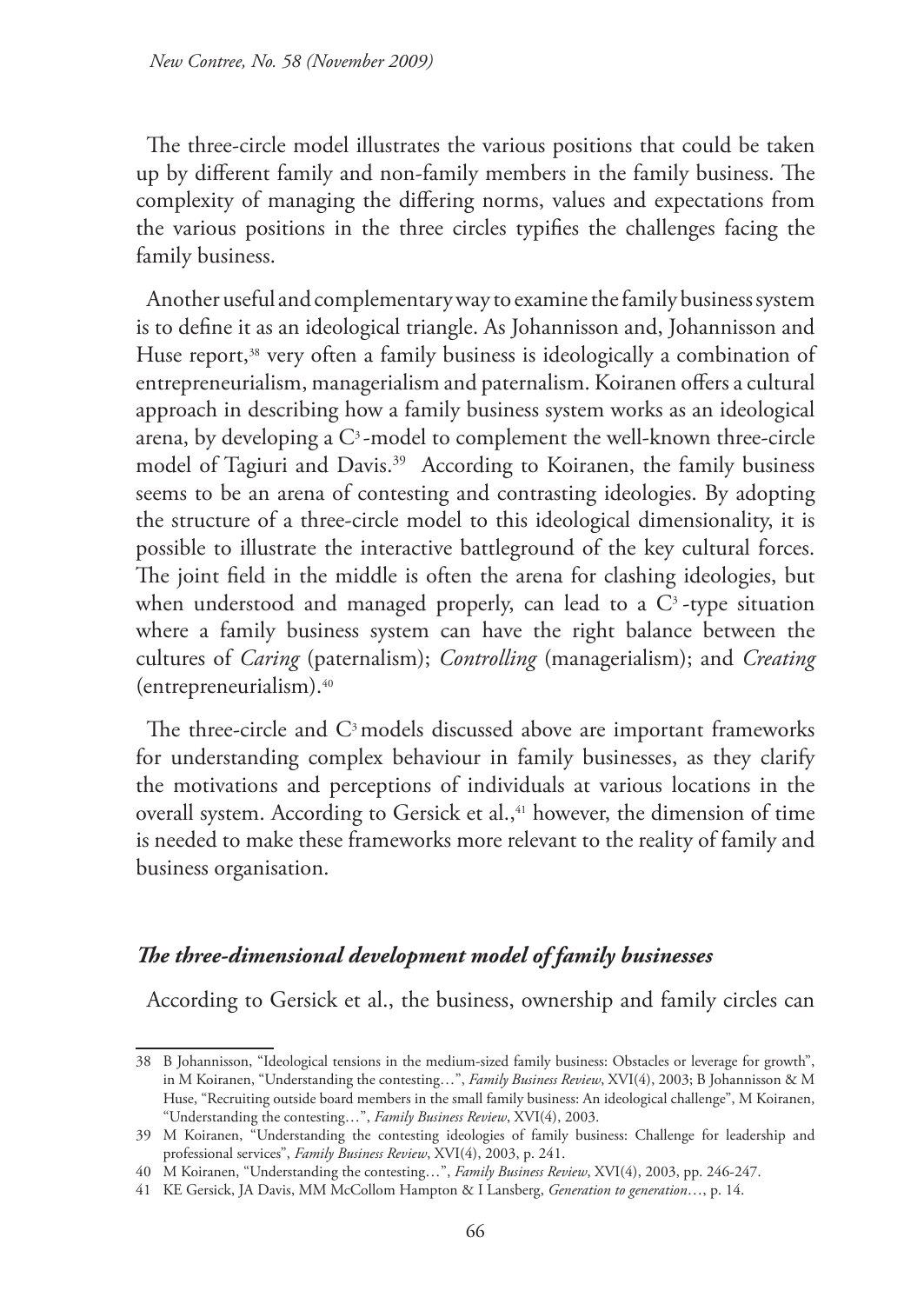be used to create a snapshot of any family business system at a particular point in time. However, many of the most important dilemmas that family businesses encounter are caused by the passage of time, involving changes in the business, in the family, and in the distribution of ownership. A family consisting of a young couple and an infant child is not the same as a family with teenagers, or a family with elderly grandparents, adult offspring, and a new generation starting school. Similarly, entrepreneurial start-ups are not the same as businesses that have already secured a place in the market. Because of the critical roles key individuals often play over long periods, family businesses are especially affected by the inevitable aging of people in each of the sectors. Gersick et al. argue that any model describing family businesses should therefore take time and change into consideration, in order to reflect the real world accurately.<sup>42</sup>

Implementing their own suggestion, Gersick et al.<sup>43</sup> have transformed the three-circle concept into a developmental model in which each of the three subsystems moves through a sequence of stages over time (see Figure 2). Basically, the authors have taken a variation of the three-circle model and chosen to focus on family, ownership and business, breaking each into individual life cycles. The result is a three-dimensional model referred to as the "developmental model". The family axis of the developmental model has been greatly influenced by Levinson and other individual and family life-cycle theorists; the ownership axis is derived directly from Ward, while the business axis is a telescoped version of the numerous business life-cycle models.<sup>44</sup> Although each of the conceptual models describing the family business and its life cycles has its own strengths and weaknesses, the three-dimensional model developed by Gersick et al.<sup>45</sup> offers the most advanced insight into the stages of development in a family business's ownership, family and management structures.

<sup>42</sup> KE Gersick, JA Davis, MM McCollom Hampton & I Lansberg, *Generation to generation*…, pp. 15, 17.

<sup>43</sup> See KE Gersick, JA Davis, MM McCollom Hampton & I Lansberg, *Generation to generation*…, .

<sup>44</sup> DJ Levinson, "Seasons of a man's life", in F Neubauer & AG Lank, *The family business* …; F Neubauer & AG Lank, *The family business* …, 1998.

<sup>45</sup> See KE Gersick, JA Davis, MM McCollom Hampton & I Lansberg, *Generation to generation*…, .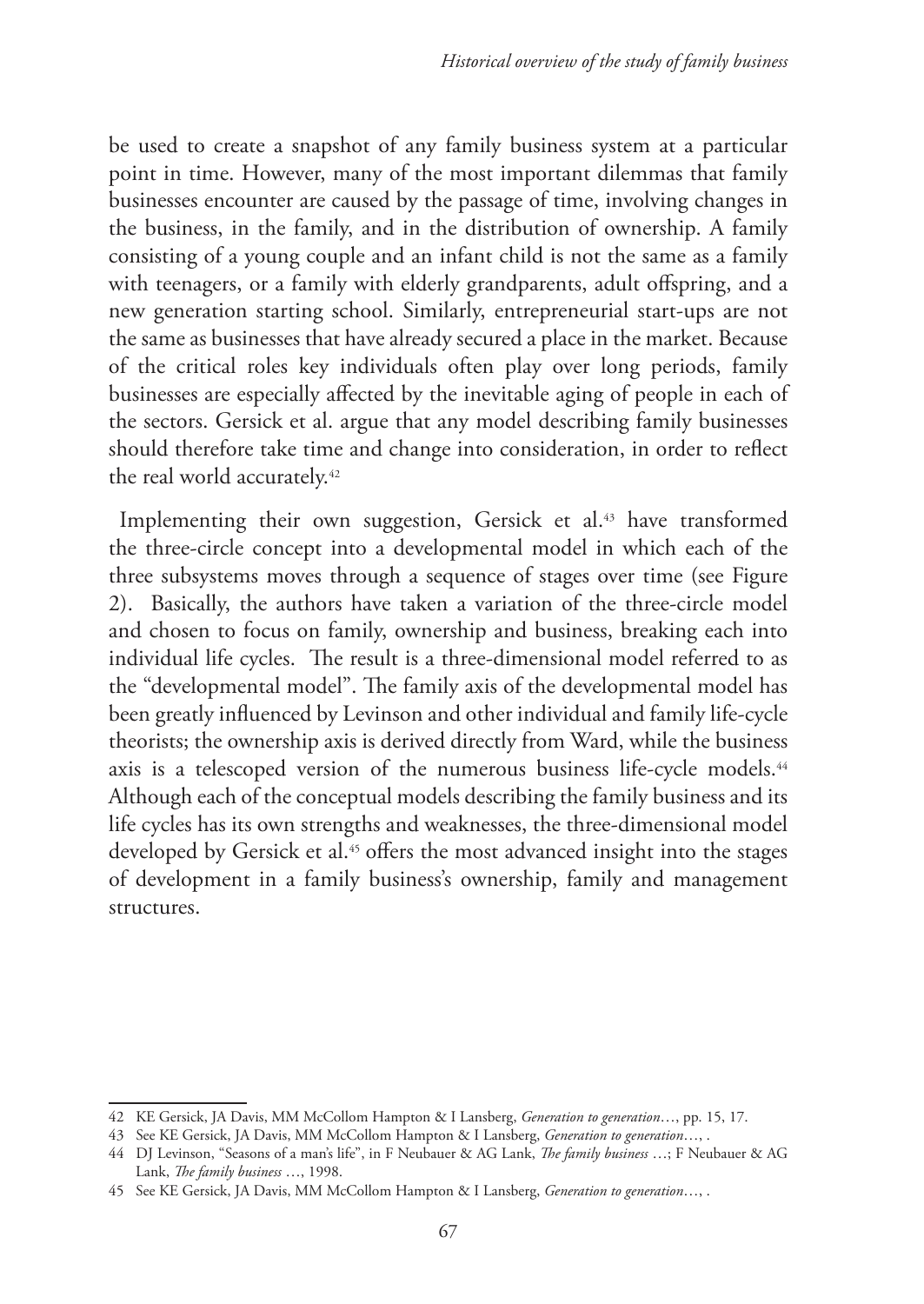

#### **Figure 2: Three-dimensional development model**

As previously mentioned, each of the three subsystems, *ownership*, *family* and *business*, has a separate developmental dimension. Each of these three developmental dimensions will now be considered separately.

#### Ownership developmental dimension

Gersick et al. contend that it is the aspect of family ownership that defines a family business, even more than the family name on the door or the number of relatives in top management.<sup>46</sup> The three-circle model explicitly identifies the ownership group in the family business system, replacing the twocircle concept that originally did not differentiate between ownership and management in the family business system.<sup>47</sup>

Ownership may take many forms in a family business. Ward<sup>48</sup> first drew attention to different categories of ownership for family businesses when he proposed a typical progression of ownership from *Controlling-Owner* to *Sibling Partnership*, and finally to the *Cousin Consortium* or family dynasty. Gersick et al. suggest that the progression of ownership from one form to another

<sup>46</sup> KE Gersick, JA Davis, MM McCollom Hampton & I Lansberg, *Generation to generation*… .

<sup>47</sup> JA Davis & R Tagiuri, "Bivalent attributes of the family firm", CE Aronoff & JL Ward, *Family business sourcebook*, (Detroit, Omnigraphics, 1991).

<sup>48</sup> JL Ward, "Creating effective boards for private enterprises: Meeting the challenges of continuity and competition", Neubauer & AG Lank, *The family business* …, 1998.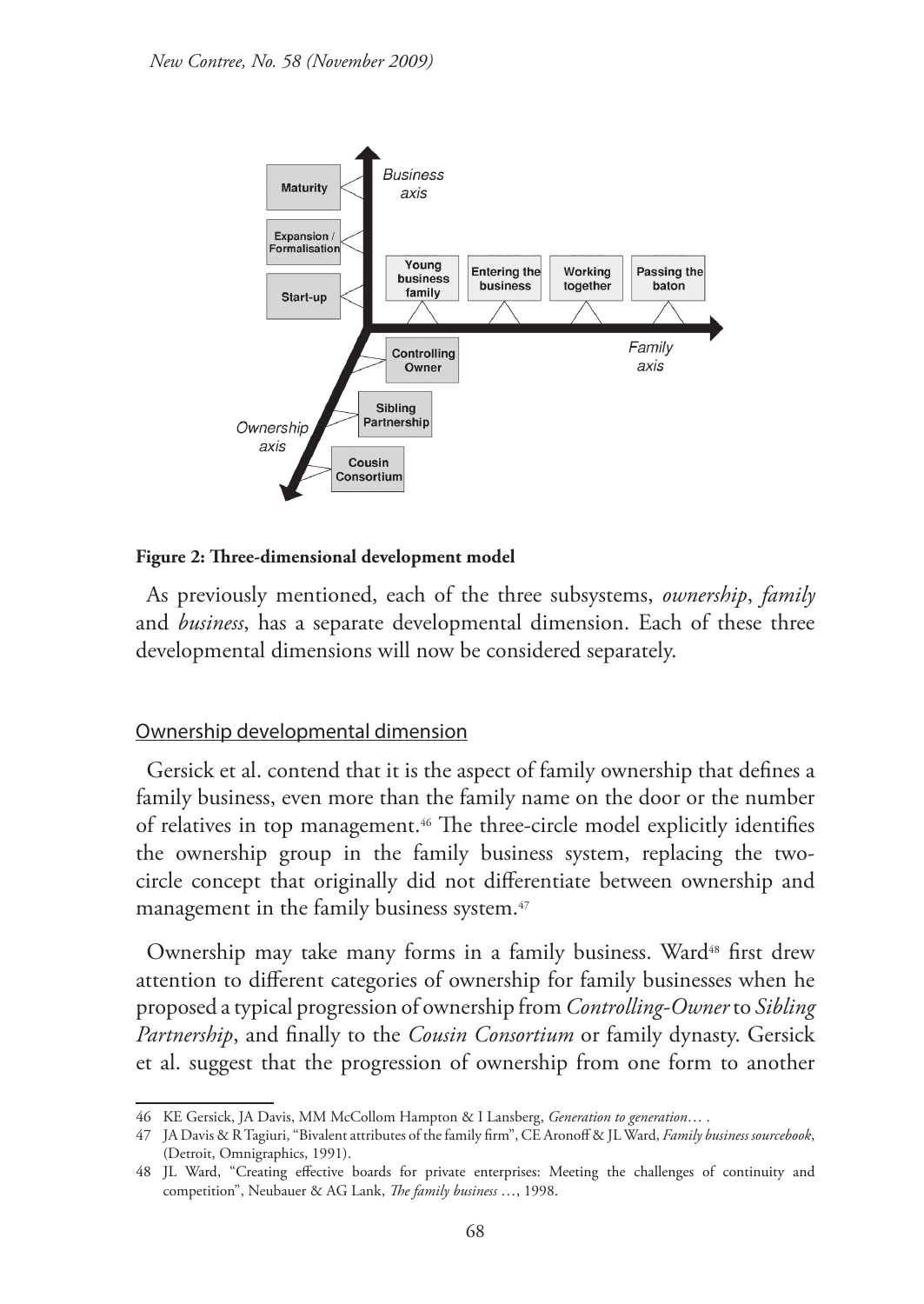should be considered as developmental, because it follows a predictable sequence, and is at least partly driven by the aging and expansion of the owning family. The core issues of ownership development are well captured in three stages: Controlling-Owner businesses; Sibling Partnerships; and Cousin Consortiums.<sup>49</sup>

The form of ownership influences the business strategy, as different ownership plans require different strategies. Each stage also has key issues and challenges that are common to that stage in most family-owned businesses. While the stages of a family business are distinct, the lines between the stages are not clear or distinct. There are periods, for example, where one generation has not quite let go, and the one to follow has not quite taken charge.<sup>50</sup>

### Family developmental dimension

The family developmental axis in Gersick et al.'s model shows the development of the family over time. The family developmental dimension captures the structural and interpersonal development of the family through such issues as marriage, parenthood, adult sibling relationships, in-laws, communication patterns, and family roles. The family axis is different from the ownership and business axes, because it is driven by the biological aging of family members, and is therefore more of a one-way street than the others. This dimension is also different from depictions of other family life cycle theories, because it is specifically about business families.<sup>51</sup>

Gersick et al. and Lansberg adapted and integrated the concepts of individual adult development and family life cycles to apply to business families, using the broadest generational definition of the term *family*. 52 According to them, business families can be divided into four stages: *Young business family*; *Entering the business; Working together*; and *Passing the baton*. It is important to mention that, although the family developmental axis traces the developmental cycle of one nuclear family, more than one family life cycle will be evolving at the

<sup>49</sup> KE Gersick, JA Davis, MM McCollom Hampton & I Lansberg, *Generation to generation*…, pp. 30, 31; I Lansberg, *Succeeding generations: Realising the dreams of families in business* (Boston, Harvard Business School Press, 1999), p. 3; F Neubauer & AG Lank, *The family business* …, p. 41.

<sup>50</sup> JL Ward, *Perpetuating the family business. 50 lessons learned from long-lasting successful families in business*, (New York, Palgrave Macmillan, 2004), pp. 34-42.

<sup>51</sup> KE Gersick, JA Davis, MM McCollom Hampton & I Lansberg, *Generation to generation*…, p. 61.

<sup>52</sup> KE Gersick, JA Davis, MM McCollom Hampton & I Lansberg, *Generation to generation*…, p. 60; I Lansberg, *Succeeding generations*…, p. 153.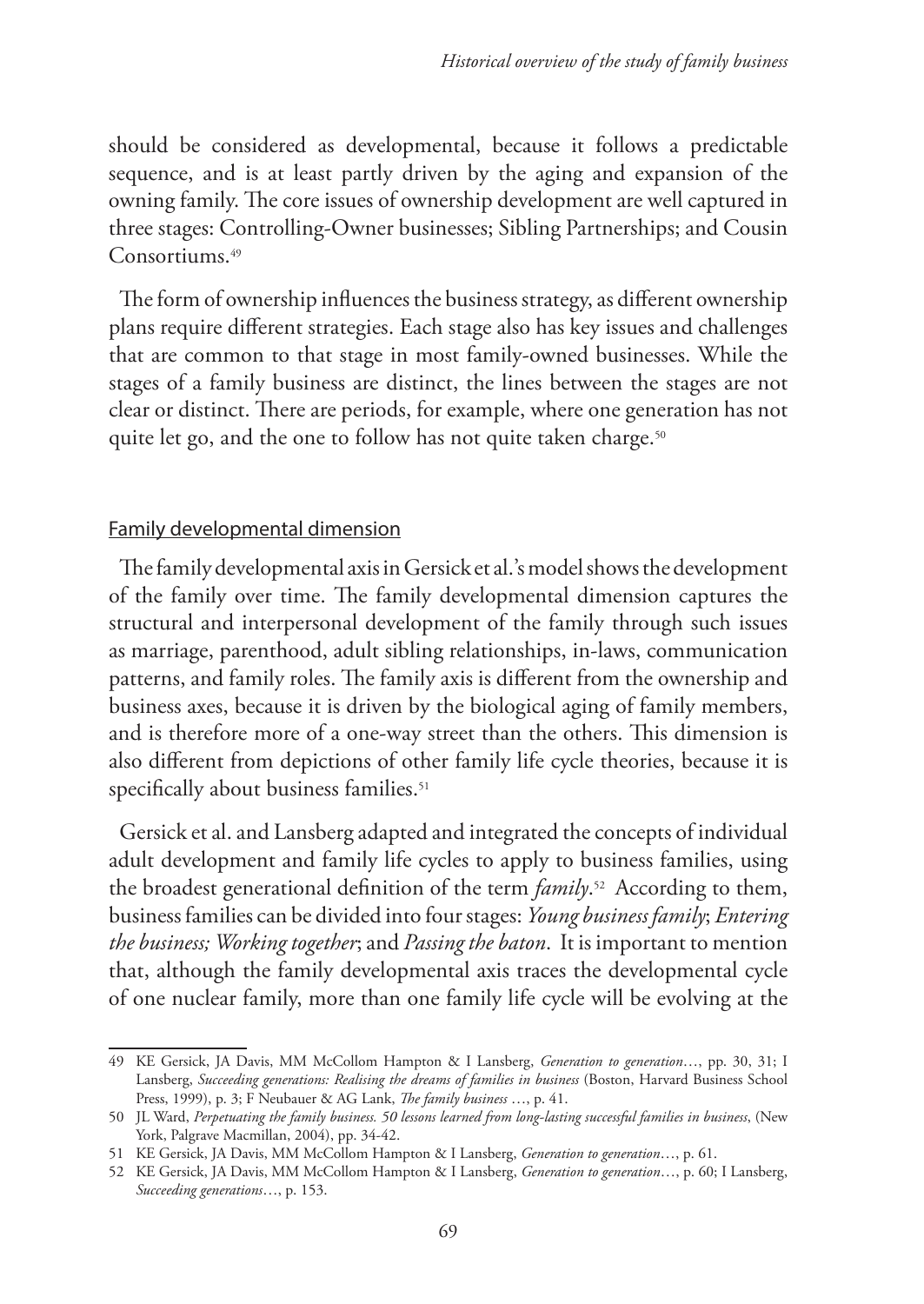same time, as business families become more complex. Among businesses that have reached the *Sibling Partnership* and *Cousin Consortium* stages on the ownership axis, there may be family groups that are in two, three, or even all four of the family stages.

### Business developmental dimension

The developmental model of Gersick et al. once again suggests that a simple three-stage progression captures the essential useful differentiation of business stages. The first stage, *Start-up*, covers the founding of the business and the early years, when survival is at stake. The second stage, *Expansion/ Formalisation*, covers a broad spectrum of businesses, and includes all family businesses from the point where they have established themselves in the market and stabilised operations into an initially predictable routine, through expansion and increasing organisational complexity, to the period when growth and organisational change slow down dramatically. The final stage on the business developmental axis is *Maturity.* This stage is characterised by an organisational structure that supports stability, a stable customer base with a modest growth or decline, a divisional structure run by a senior management team, and well-established organisational routines.<sup>53</sup>

It is important to emphasise at this stage that although it is useful to use the typology presented by the model of Gersick et al., an overemphasis on categorising may lead to oversimplification. There are many hybrid conditions, for instance, when ownership is shared across generations, or when a complex business that, although comfortable in maturity with its original product, opts to start some new ventures and to develop others. A given family business can be at more than one stage on any given axis, placing the focus periodically on archetypes such as *Controlling-Owner*, *Young business family*, or *Start-up* business.54 Gersick's model ideally provides a predictable framework for the development of family businesses over time in each dimension, and suggests how a recognition of the current stage, and the combination of stages across ownership, family and businesses, could help to analyse the dynamics of the family business.<sup>55</sup>

<sup>53</sup> KE Gersick, JA Davis, MM McCollom Hampton & I Lansberg, *Generation to generation*…, pp. 23-24, 105, 129.

<sup>54</sup> F Neubauer & AG Lank, *The family business* …, p. 41.

<sup>55</sup> KE Gersick, JA Davis, MM McCollom Hampton & I Lansberg, *Generation to generation*…, p. 24.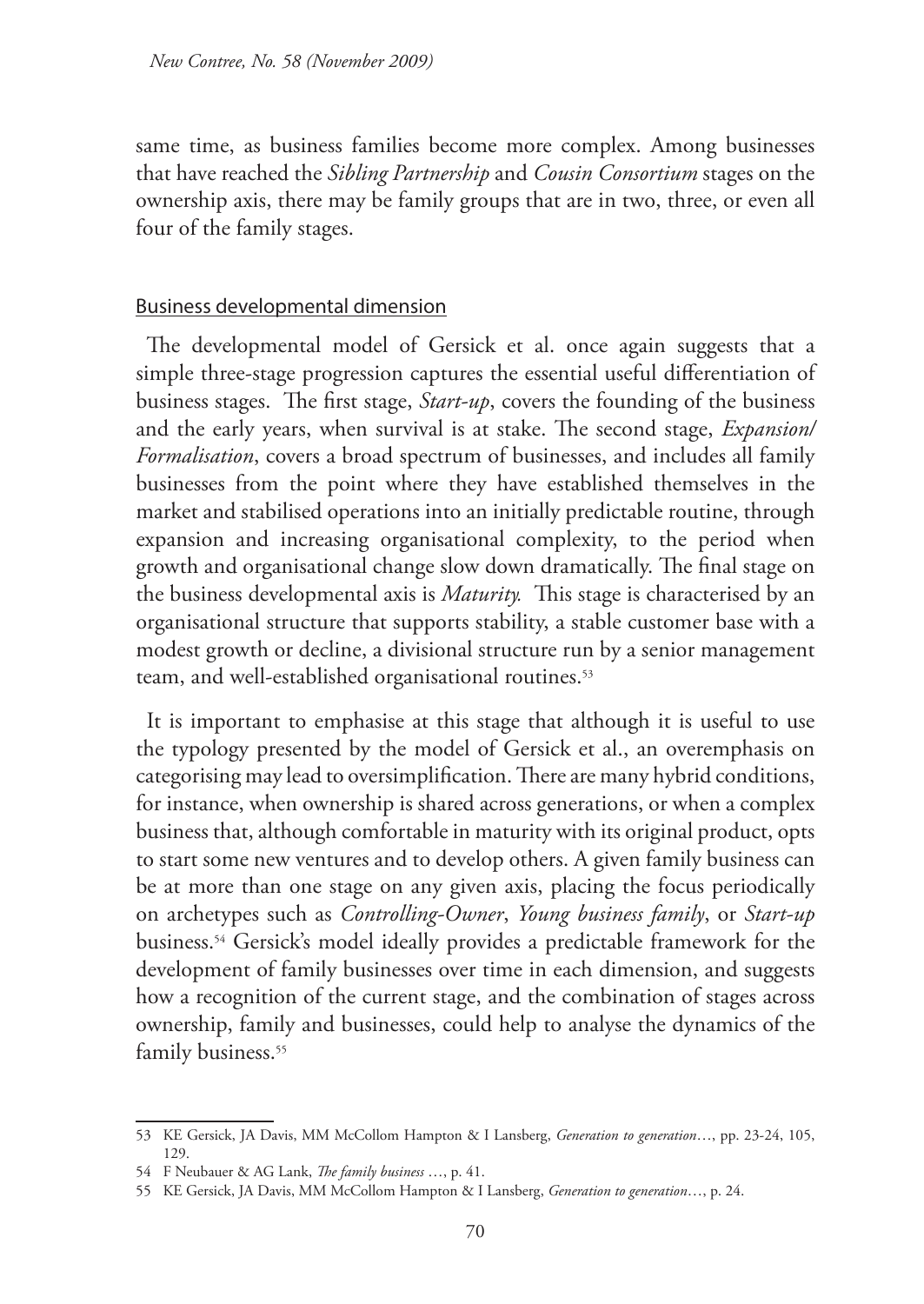## *Augmented development model of family businesses*

According to Rutherford, Muse and Oswald, the underlying logic of Gersick et al.'s development model of family businesses (DMFB) has gone without challenge in the family business literature. Models developed since then are highly correlated with the DMFB, and make it clear that any study of the family business must take into account both family and business dynamics. What is less clear is which variables in the respective sets are actually important when classifying family businesses. In an effort to understand more clearly the classification of family businesses, Rutherford et al.'s research has attempted to add value to the widely utilised and respected DMFB.<sup>56</sup>

The augmented DMFB proposed by Rutherford et al. begins with Gersick et al.'s classification by utilising the family, business, and ownership dimensions. However, after a review of the existing literature, Rutherford et al. added a number of owner, family, business, and ownership characteristics. Specifically included are constructs found in the literature since the publication of the DMFB (1997-2005). The augmented DMFB further builds on Gersick et al.'s model by incorporating owner characteristics (gender, growth orientation, and education level); business characteristics (capital structure and strategic planning); family characteristics (divorce rate, family turnover, and family net worth invested in business); and one additional ownership variable (copreneurship).57

Rutherford et al.<sup>58</sup> postulate that their analysis indicates that the original DMFB provides a solid foundation for studying family business development. Their analysis, however, provides an extended model that may be superimposed on the original DMFB to gather additional forms of information regarding family business development.

### *The Bulleye systems approach to modelling family businesses*

According to Pieper and Klein, the models developed to explain family businesses to date, are incomplete in that they exclude essential family

<sup>56</sup> MW Rutherford, LA Muse, SL Oswald, "A new perspective on the developmental model for family business", *Family Business Review*, XIX(4), 2006, pp. 318, 327.

<sup>57</sup> MW Rutherford, LA Muse, SL Oswald, "A new perspective …", *Family Business Review*, XIX(4), 2006, pp. 319, 327-329; KE Gersick, JA Davis, MM McCollom Hampton & I Lansberg, *Generation to generation…*, 1997.

<sup>58</sup> MW Rutherford, LA Muse, SL Oswald, "A new perspective …", *Family Business Review*, XIX(4), 2006, pp. 327-329.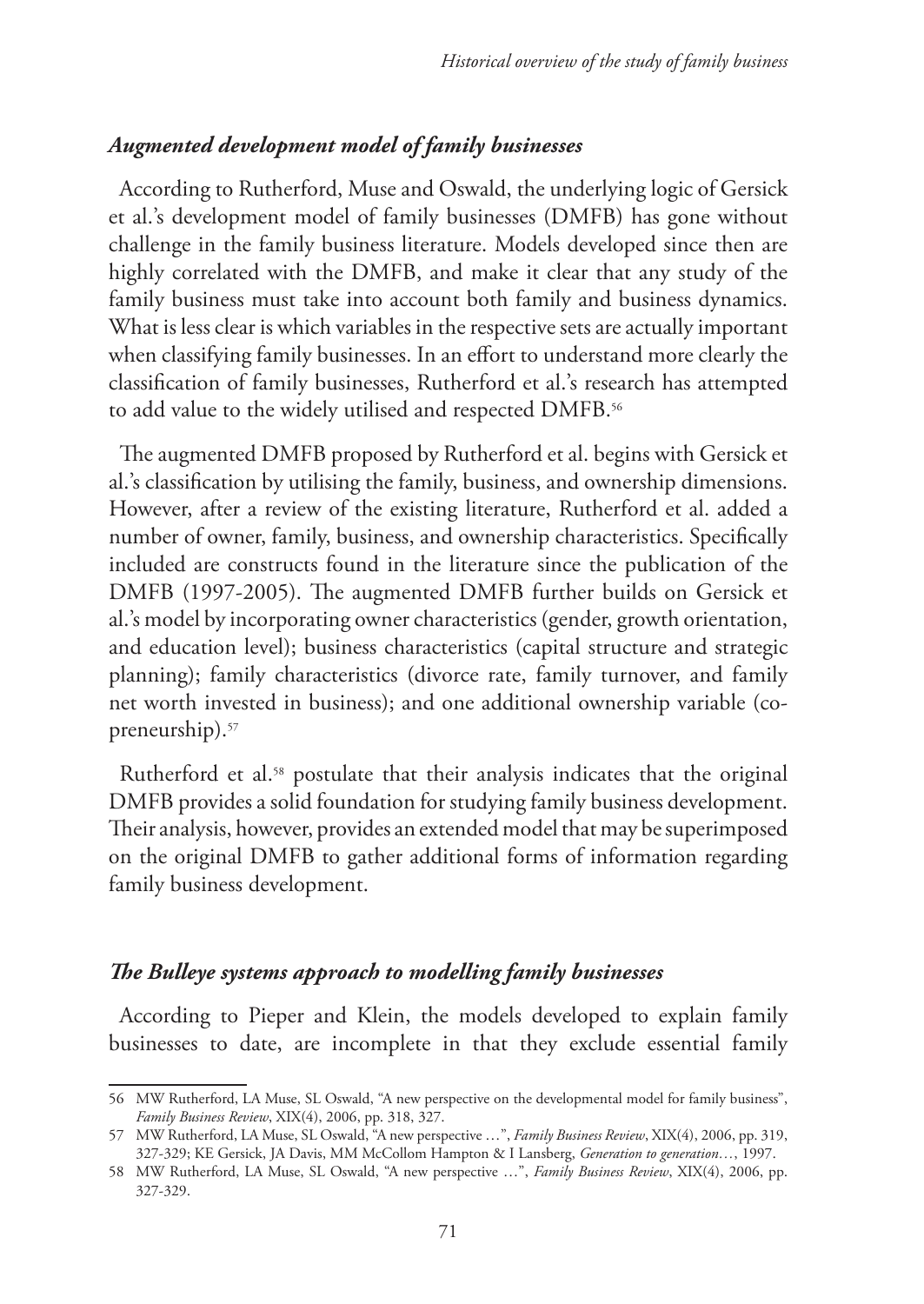business dimensions and ignore important relationships among subsystems that may influence family business behaviour. In addition, most of the models developed are illustrated on rather basic levels of abstraction, which do not allow for feedback loops and reciprocal influences.

To address these shortcomings Pieper and Klein developed the "Bulleye", an open systems approach that accounts for four levels of analysis, namely the individual, the subsystems, the family business, and the environment.59 Despite the challenges posed in graphically depicting the "Bulleye" (Figure 3) in an appropriate and comprehensive way, Zahra, Klein and Astrachan<sup>60</sup> contend that the model contributes to a more unified and holistic view of the family business field.

Pieper and Klein,<sup>61</sup> however, suggest that the Bulleye open systems approach need only be applied where complex interactions across various levels of analysis influence each other, and where theories concerning different levels of analysis are needed to explain a phenomenon.



**Figure 3: The Bulleye: Two-dimensional onlook onto the three-dimensional opensystem**

<sup>59</sup> TM Pieper & SB Klein, "The Bulleye: A systems approach to modeling family firms", *Family Business Review*, XX(4), 2007, pp. 301, 307.

<sup>60</sup> SA Zahra, SB Klein & JH Astrachan, "Theory building and the survival of family firms: Four promising research directions", in TM Pieper & SB Klein, "The Bulleye: A systems…", *Family Business Review*, XX(4), 2007.

<sup>61</sup> TM Pieper & SB Klein, "The Bulleye: A systems…", *Family Business Review*, XX(4), 2007, p. 309.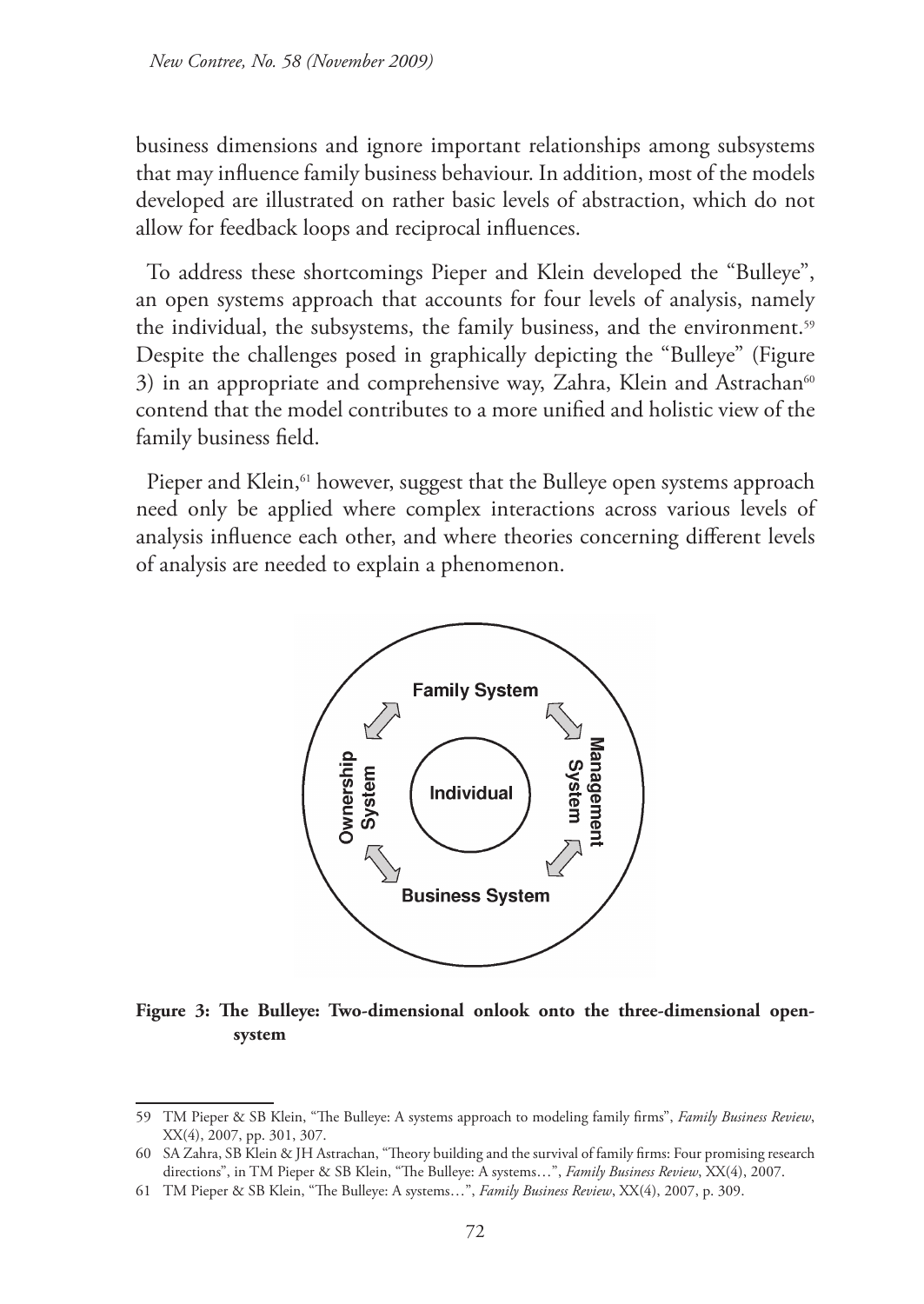### **Conclusion**

Reviewing the evolution of the field of family business research, it can be observed that it remains preoccupied with the same issues that have dominated its discourse over the last 20 years, namely succession, performance, and governance of family firms. Paradoxically, key issues relating to the effective management of family businesses, such as goal and strategy formulation, innovation, professionalisation, resource management, internationalisation and culture, are routinely ignored or remain understudied<sup>62</sup> by researchers in the field. Family business research continues to remain fragmented in its focus and findings, and lacks a solid theoretical grounding.63 Similarly Casillas and Aceda<sup>64</sup> suggest that the literature on family business shows a high degree of fragmentation, which points to a lack of consensus as to what the prevailing conceptual foundations of the field are.

Since its inception, the field of family business studies has borrowed heavily from other disciplines, including Psychology, Sociology, Economics, Law and Family systems theories.<sup>65</sup> This trend has continued, and much research is still grounded in well-established theories drawn from other disciplines. However, as the number of scholars investigating each topic remained small, the depth of understanding of each topic has remained shallow, lacking comprehensive theory-based frameworks.<sup>66</sup>

A prevalence of descriptive studies based on small sample sizes has also been observed. Both Handler and Wortman have proposed that the range of research methods be broadened.<sup>67</sup> However, a rise in empirical studies characterised by more rigour and larger samples has recently been observed. Despite this positive trend, the field remains dominated by familiar research methods and analytical tools that render a mechanical quality to published research and does not contribute to a deeper understanding of the forces that drive empirical observation.<sup>68</sup> Because family businesses resist easy definition, many studies on family businesses are conceptual in nature. As a result,

<sup>62</sup> SA Zahra & P Sharma, "Family business research…", *Family Business Review*, XVII(4), 2004, p. 335.

<sup>63</sup> TM Pieper & SB Klein, "The Bulleye: A systems…", *Family Business Review*, XX(4), 2007, p. 302; SA Zahra & P Sharma, "Family business research…", *Family Business Review*, XVII(4), 2004, p. 333.

<sup>64</sup> J Casillas & F Aceda, "Evolution of….", *Family Business Review*, XX(2), 2007, p. 151.

<sup>65</sup> MS Wortman, "Theoretical foundations…", Family Business Review, 7(1), 1994, p. 4.

<sup>66</sup> J Casillas & F Aceda, "Evolution of….", *Family Business Review*, XX(2), 2007, p. 142; SA Zahra & P Sharma, "Family business research…", *Family Business Review*, XVII(4), 2004, pp. 335-336.

<sup>67</sup> WC Handler, "Methodological issues and considerations …", *Family Business Review*, II(3), 1989; MS Wortman, "Theoretical foundations…", *Family Business Review*, 7(1), 1994.

<sup>68</sup> SA Zahra & P Sharma, "Family business research…", *Family Business Review*, XVII(4), 2004, p. 336.